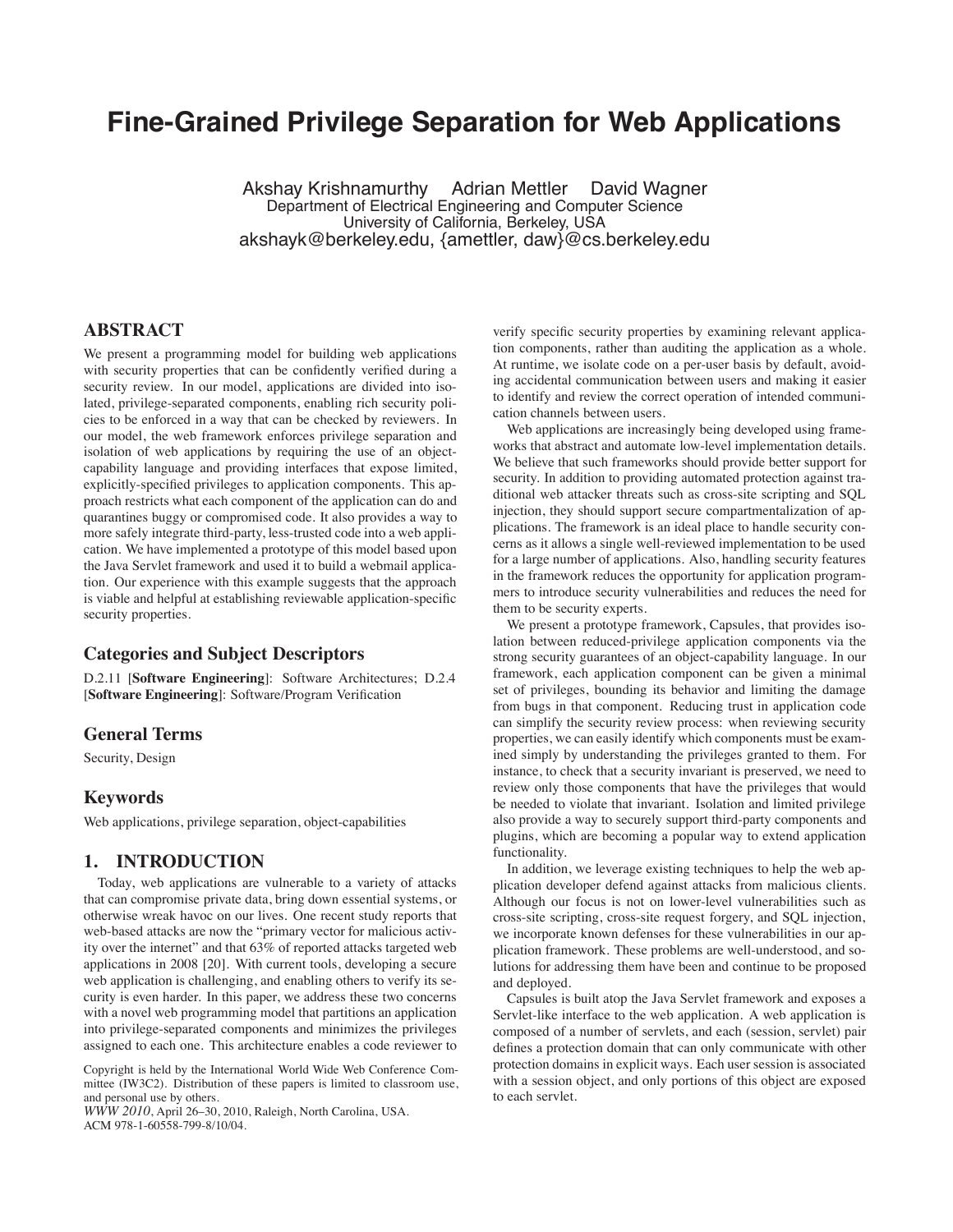Capsules applications are largely written in Joe-E, an objectcapability language in which all privileges are represented as object references, or capabilities [11]. In Joe-E, at each point in time, the program only has the privilege provided by the objects currently in scope. This allows us to follow the principle of least privilege by limiting the capabilities granted to each protection domain, thereby reducing the trust placed in it. In particular, in our model, one can ensure that the application code processing each request only receives the capability to access data associated with the currently logged-in user, so any security breach associated with that request can affect only a single user. In contrast, conventional web application architectures do not restrict a servlet's access to user data, which is more fragile because a single security compromise can affect every user of the web application. Joe-E also helps us to enforce the security boundary between the web application and the framework. Using Joe-E, we know that servlets will only be able to interact with the outside world through the objects exported by our servlet framework. These interfaces can be thoroughly reviewed once to ensure that the framework will maintain its integrity in the face of compromised or even malicious servlets.

In order to better evaluate our model and prototype framework, we built a simple web mail application. We found that our model makes it possible to verify important application-level security properties, including privacy and integrity of user data and isolation between users. We also perform experiments to assess the performance impact of our model for web application programming.

The rest of this paper is organized as follows. Section 2 identifies the security and usability goals of our system. In Section 3, we present a high-level overview of our approach. Section 4 describes the Capsules framework and its implementation. In Section 5, we evaluate how Capsules aids in the security review process, and we discuss its performance and practical deployability. We survey related work in Section 6 and conclude in Section 7.

# **2. GOALS**

We want to enable programmers to build real-life web applications with high-level security properties that can be verified by a security review. To achieve this, our approach must make it feasible to conclude with confidence that application security goals are met while providing a model in which programmers can efficiently build real applications.

#### **2.1 Security Goals**

Our primary goal is to improve the security of web applications. Specifically, we wish to:

- **Support the principle of least privilege.** It should be easy to grant application components access to only the resources that they need, minimizing the potential damage they can do. Such reduction in privilege should meaningfully reduce trust in application components, so that irrelevant components can be ignored when reviewing security properties. It should be possible to restrict privileges to the extent that less-trusted components can be safely subjected to less thorough security review than moretrusted components.
- **Provide isolation.** We want to provide two kinds of isolation. First, our model should enforce *session isolation*: the code processing each request should have access only to data relating to that request and to the associated session, but not to data associated with other sessions or other requests. Developers can use session isolation to enforce proper isolation between users by ensuring that the session object only contains information associated with the currently logged-in user. Therefore, session iso-

lation provides a way to restrict how a user's actions can affect other users. Second, our model should provide *component isolation*: application components should not be able to tamper with each other. Each component should be able to maintain the integrity of its own code and private state. One component should not be able to escalate its privilege by invoking functionality provided by another component. This form of isolation ensures that the capabilities provided to a component are not used inappropriately by others.

• **Facilitate security reviews.** It is not enough for a developer to be able to achieve desired security properties. It should also be possible for a reviewer to gain confidence that the claimed security properties are actually maintained. Our proposed model should make it easy to reason about security properties of an application and should facilitate such a security audit. In order to support the security properties that are important for a given application, our model must allow verification not just of common predefined security properties, but also of higher-level policies that vary between applications. Our model should be general enough to support the security policies of a diverse range of web applications.

# **2.2 Usability Goals**

For our programming model to be adopted, it must be easy to learn and use. In particular, we have the following goals:

- **Familiarity and simplicity.** It is important for a new framework to be easy for existing web developers to learn. One way to achieve this is to base it on an existing framework in popular use. Changes to the existing framework should be the minimum required to achieve the desired security and reviewability benefits, and they should be straightforward and easy for programmers to understand. This allows existing developer expertise to be leveraged to build secure applications.
- **Maintain developer productivity.** A possible hazard of adding mechanisms to improve security during application development is that programmers can be overwhelmed by added complexity, dissuading adoption. To the extent possible, security enhancements should be transparent and automatic. When security concerns are abstracted away in this manner, developers no longer have to worry about them. Abstracting security features makes it less likely that developers will introduce security vulnerabilities by misuse or disuse of the feature. Where providing safe default behavior by abstraction is not possible, any security support should be explicit but naturally integrated into the language or library. "Bolted-on" security enforcement mechanisms can lead to unintuitive behavior such as unexpected errors or mysterious failures, as well as an increased risk of unsoundness due to mismatch between the framework and the security code.
- **Ease development of new applications.** Our primary focus is on new web applications; we want to ensure that developers do not have a hard time understanding the model and can easily develop applications using this model. Porting old applications is a lower priority.

# **3. APPROACH**

We use a language-based approach to enforce isolation between web application components and grant each one a minimal set of privileges appropriate to its functionality. In our framework, application code is written in an *object-capability language* in order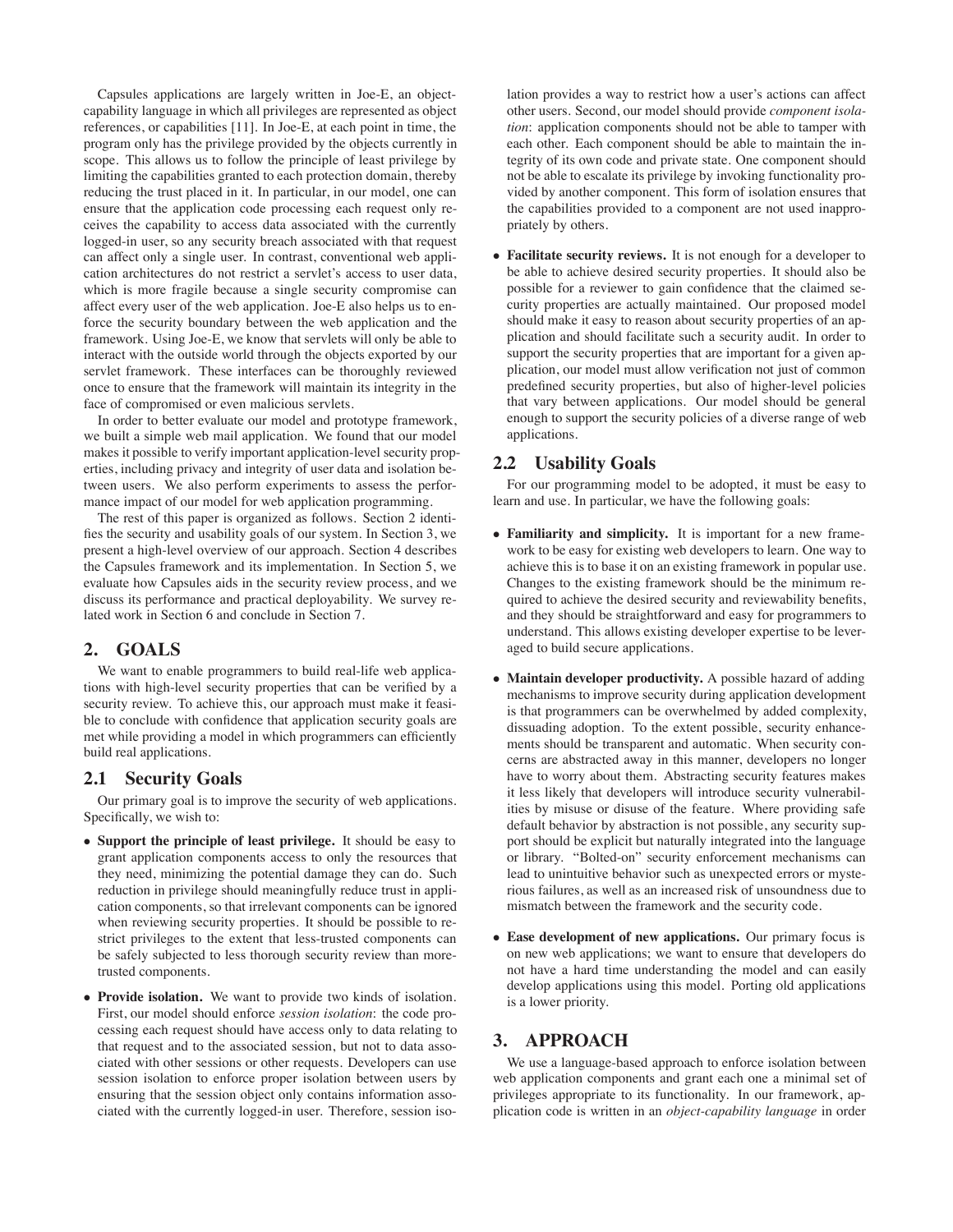to reliably achieve these properties. We prevent application components from interfering with each other and restrict the privileges granted to each one in accordance with the principle of least privilege [18]. These two properties serve to prevent vulnerabilities in a web application and limit the consequences of exploiting remaining ones.

### **3.1 Object-Capabilities**

Object-capability languages are designed to enforce isolation and facilitate practicing the principle of least privilege at the granularity of individual objects. In such a language, capabilities (unforgeable tokens granting privileges) are implemented as object references in an object-oriented programming language.

Objects in these languages are used to store information and represent external resources. A capability is a reference to an object; code that has such a capability is thereby authorized to call the object's methods and access its public instance variables. It is not possible to perform any operations on an object or to read or write its state without a reference to the object.

In object-capability languages, all privileges to read sensitive information or to affect the state of the program or the outside world are carried by capabilities. Code that is not granted an explicit capability cannot communicate with the rest of the program (except to return a result when called) or the outside world. Libraries are designed to ensure that they do not expose any privileges to the program except when the caller presents an appropriate capability. Typically, each system resource is represented by an object provided by the library, and programs interact with that resource by invoking methods on the corresponding object.

Any real application will need to make use of application-specific resources such as databases or files. In a capability system where application components cannot instantiate these resources directly, there must be some component trusted to create the initial capabilities to these resources. In our approach, we propose that the framework should invoke some small body of trusted applicationspecific code in order to construct these capabilities, which can then be used by various application components as needed.

Object-capability languages are helpful from a security perspective for several reasons. They allow a developer to manage which privileges are made available to different parts of a system in such a way that a reviewer can determine this distribution while limiting the amount of code that needs to be examined. Thus, the objectcapability model helps achieve least privilege in a easily-reviewable way. They also make it easier to reason about security invariants: the subset of the program that must be reviewed to verify an invariant can be minimized by limiting the distribution of capabilities that could be used to violate the invariant.

#### **3.2 Design Overview**

Object-capability languages can reliably isolate objects from each other, and we use this ability to separate web applications into components which can only interact in proscribed ways, achieving our component isolation property. Each application component forms a protection domain. The extent of a protection domain is specified by the set of capabilities assigned to that component, and by considering which capabilities are shared between domains, we can understand how components can communicate with each other. If two components have disjoint sets of capabilities, we immediately know that they are completely isolated.

In our approach, all application state, including capabilities to application-specific resources, is stored in a per-session data store. This architecture facilitates session isolation. The only way state can be shared between sessions is if shared capabilities are added



**Figure 1: Overall architecture of our implementation. The dispatcher exposes a modified Servlet API to the application-level servlet instances. The dispatcher is part of the Capsules framework; the application developer writes the servlets and session initializer code. Typically, servlets are written in Joe-E, and the trusted session initializer is written in Java.**

to the session by an application's trusted session initialization code. This trusted code is a small fraction of the application that must be carefully reviewed. Each application component has a declarative policy governing its access to the per-session data store. This permits review of communication channels between components and limits how they can interfere with each other. Properly-defined access policies can achieve least privilege and thus facilitate a security review.

In many web applications, we expect that each session will be associated with a single logged-in user of the application (or, if the client has not logged in yet, with no user at all). For these applications, session isolation contributes to providing verifiable *user isolation*.

We make use of known techniques to automatically guard against client-side web attacks such as cross-site scripting and cross-site request forgery, as well as analogous attacks between application components. These defense mechanisms are implemented in the framework and are fully automatic, so that developers can focus on application functionality and higher-level security properties.

# **4. IMPLEMENTATION**

We implemented a prototype web framework, called Capsules, atop the Java Servlet framework. Capsules introduces an additional layer, the *dispatcher*, between the servlet container and Capsules applications; see Figure 1. The dispatcher exposes a modified Servlet API to the application and controls communication between the user and the application, allowing it to provide additional security features not offered by traditional servlet containers.

#### **4.1 Joe-E**

Capsules applications are written primarily in Joe-E, an objectcapability language designed as a subset of the Java language [11]. The Joe-E verifier is used to statically check that Joe-E code conforms to the Joe-E language subset; then, the Joe-E code is compiled with a standard Java compiler. Joe-E code is executed on an unmodified JVM, like ordinary Java programs, requiring only the addition of a Joe-E support library. Joe-E code can be combined with unrestricted Java code, but since Java code is fully trusted and has the ability to violate the security properties enforced by Joe-E, any code written in Java should be reviewed and verified not to interfere with the Joe-E code's security properties.

Joe-E removes a number of features from Java that preclude secure isolation, such as unsafe reflection and mutable static fields. It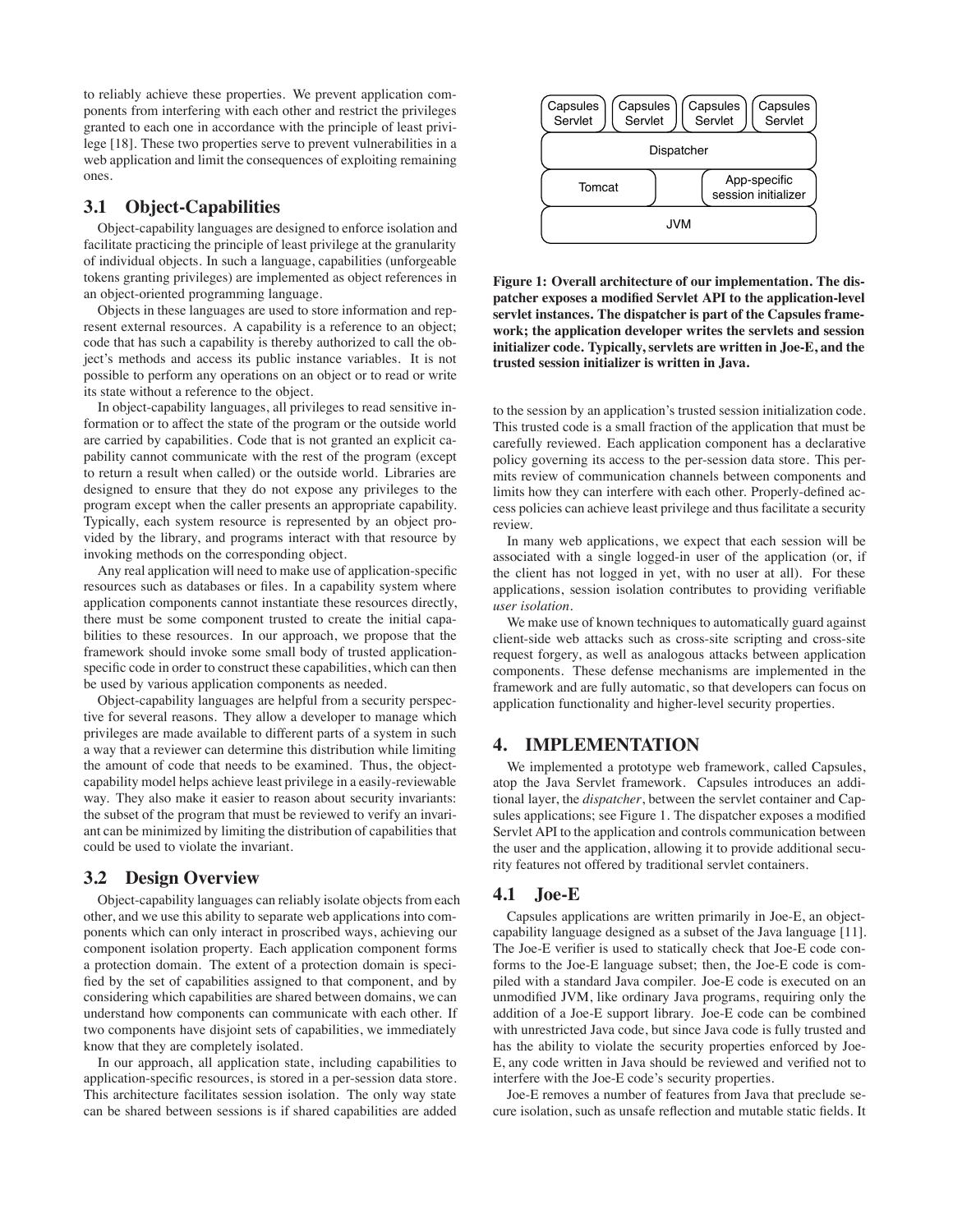additionally defines a subset of the Java library, excluding methods and fields that convey privilege without an appropriate capability. This subsetting is necessary to satisfy the principle of least privilege, as otherwise all code in the system would be granted inappropriate privilege in excess of its need. In some cases where the Java APIs cannot be made safe by subsetting alone, Joe-E provides additional library methods that expose the underlying functionality in a capability-safe way. One aspect of Capsules is the definition of a safe subset of the Servlet API and a capability-safe implementation of this subset.

## **4.2 The Servlet API**

The Java Servlet framework is a standard platform for writing Java web applications. An application in this framework is hosted by a servlet container and consists of a set of servlet classes that process incoming requests from users. When the container receives a request, it forwards the request to the appropriate servlet, typically by calling its doGet or doPost method. The servlet generates a response and the container sends this back to the user. An interaction with an application consists of one or more requests to its servlets and the associated responses.

When the servlet container is started, it installs an application by constructing an instance of each servlet defined in a configuration file. Throughout the lifetime of the application, these singleton servlets are responsible for handling user requests. When invoking a servlet, the web server gives the servlet two objects, representing the HTTP request and response. The servlet is allowed to read any information from the request and to populate the response with data to be sent back to the user. Bundled with the HTTP request is an HTTPSession object, associated with the current user session, as identified by a session cookie. The session object provides a session-specific mapping from strings to arbitrary objects. Every servlet can access the session object and the entire mapping associated with it.

#### **4.3 Capsules API**

The Capsules framework presents a modified version of the Servlet API to its applications. The Capsules API is a subset of the standard Servlet API along with replacement functionality mediated by a dispatcher component. The dispatcher component handles all communication between Capsules applications and the rest of the Capsules framework.

Our implementation builds on top of an existing servlet container. The dispatcher interposes between the application-level servlets and the underlying servlet container. In particular, the dispatcher is a servlet registered with the underlying servlet container; the underlying servlet container is unaware of the application-level servlets and delivers all incoming requests to the dispatcher. We maintain our own URI-to-servlet mapping in the dispatcher, so that we can appropriately forward requests to application-level servlets. This mapping is specified declaratively in an application configuration file in the same format used by the servlet container and loaded into the dispatcher upon initialization.

Capsules applications, while written mostly in Joe-E, include a small Java component to initialize capabilities to various resources such as the filesystem or a database. In our implementation, these resources are placed in every session upon initialization.

#### *4.3.1 Isolation*

In the Servlet framework, a single instance of each servlet is created and shared across all sessions. The instance variables of servlets can be used to store servlet-local state that is shared across sessions (though this is not a recommended practice), and application developers may not realize that these shared variables can cause concurrency bugs or leak sensitive information between users. This violates our session isolation goal. To eliminate this communication channel, we require that servlets contain no mutable state, which we enforce by declaring the JoeEServlet class to implement the Immutable marker interface. This interface is defined by the Joe-E library and causes the Joe-E verifier to check that all of the class's fields are final and are declared with a (transitively) immutable type.

This restriction ensures that all application state is maintained in HTTPSession objects. The dispatcher makes application state available to servlets when it calls the doGet and doPost methods, by passing a reference to the session object as a parameter. Since servlets cannot maintain state on their own, any objects associated with users must be reachable from that user's HTTPSession object. Thus, we can achieve user isolation by ensuring that every object in the HTTPSession contains only data that should be accessible to the current user.

#### *4.3.2 Restricted Views*

The standard servlet model makes the entire session object and all cookies received available to every servlet. In this model, it is difficult to pinpoint where session members and cookies are used, and it is challenging to fully understand the consequences of modifying or misusing these objects. This lack of documentation complicates security reviews. Capsules provides restricted access to the HTTP session object and cookies in order to reduce privileges granted to components and facilitate review.

Our dispatcher exposes a servlet-specific view of the HTTP session. Much like a database view, this provides only a portion of the session state to the servlet. We augment the application configuration file to list which session members—i.e., which entries in the mapping from strings to objects maintained by the session object—can be read and written by each servlet. From this specification, we automatically generate code to define a wrapper class, called a SessionView, that provides a restricted interface to the underlying HTTPSession object. There is one SessionView class per servlet, and it restricts that servlet's access to a subset of the session state. A SessionView object consists of a reference to the HTTPSession and getter and setter methods for accessing specific session members. SessionViews are constructed on each request and passed to Capsules servlets as a parameter to their doGet and doPost methods.

Each servlet also defines a CookieView class specifying which cookies it can read and write. Like the SessionView objects, CookieView objects are constructed on each request and passed to the servlet as a method argument. In addition to the set of cookies included in the HTTP request, CookieViews include a set of cookie updates to be sent as part of the HTTP response.

Defining session and cookie views as wrappers around the underlying session and cookie objects lets programmers define finegrained access policies. For example, we can enforce read-only or write-only access to the underlying objects simply by removing a getter or setter method. From the programmer's perspective, access policies are specified declaratively, and a code generation tool automatically generates code implementing the session and cookie views. While session and cookie view classes may contain many getter and setter methods, these methods do not need to be verified for correctness because the view classes are automatically generated. Instead, it suffices to review the code generation tool. If finer-grained access to a session member is desired, an application developer can define a wrapper class that mediates access to that object and enforces a custom access policy on all accesses, and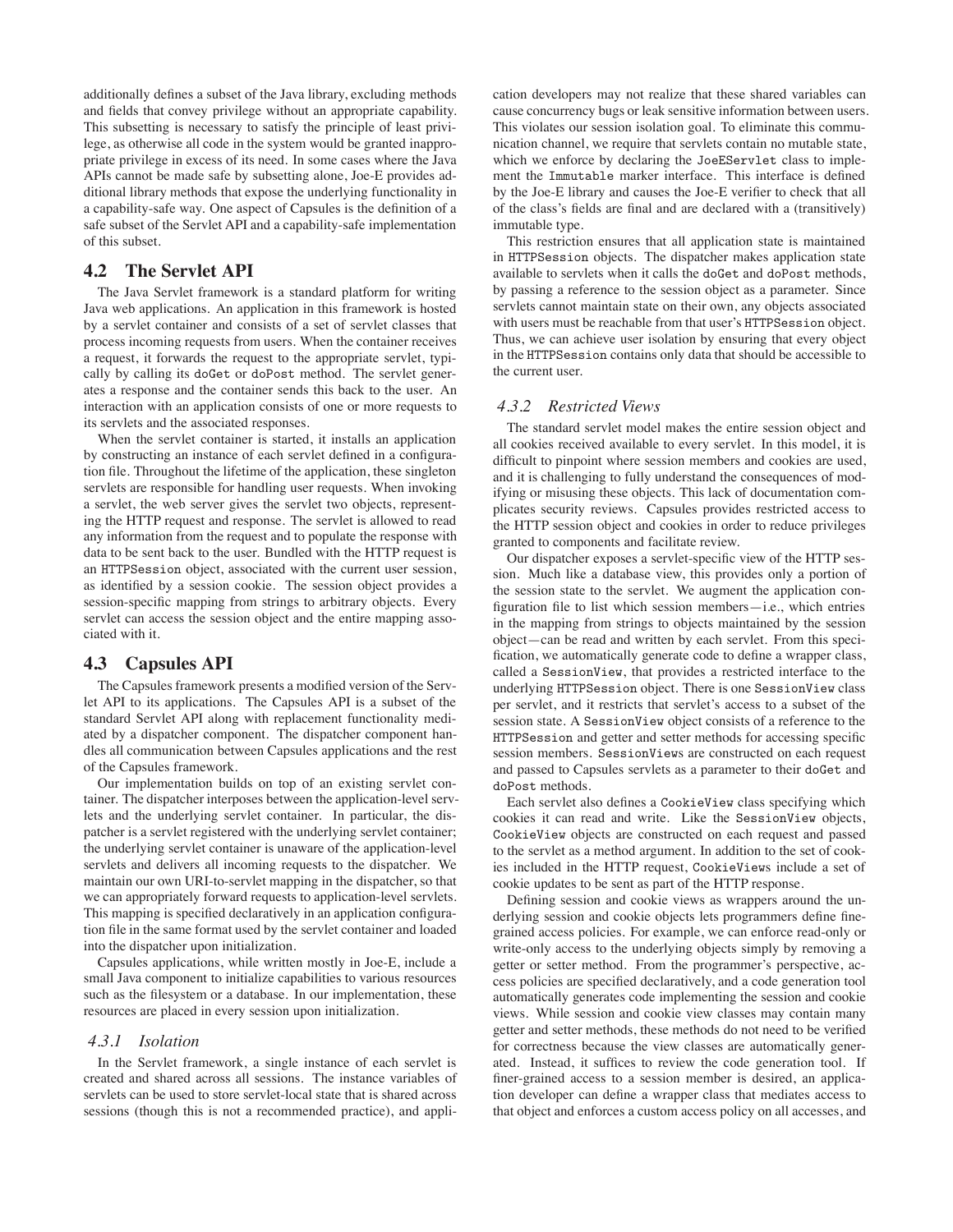then expose only the wrapper (not the object it wraps) to servlets by placing the wrapper object in the session instead of the wrapped object.

We make use of Joe-E's taming functionality, which exposes only a subset of the Java libraries to Joe-E code, to ensure that application servlets can only access session data and cookies through the view objects. In particular, we prevent Joe-E code from calling the getHTTPSession and getCookies methods on the HTTP request object and the addCookie method on the HTTP response object.

Restricted views support the principle of least privilege, as they permit programmers to grant each servlet with only the capabilities it needs. These views also facilitate security audits, as reviewers can quickly understand what capabilities are granted to each servlet. Additionally, they help enforce servlet isolation, because servlets can only communicate using channels explicitly defined as session members and two servlets with disjoint views have almost no way of interacting with each other<sup>1</sup>.

Nothing in our framework currently prevents one servlet from directly invoking a method on another servlet, but it will be unable to escalate its privilege by doing so. To invoke another servlet with its normal privileges requires constructing the same SessionView as it would receive from the dispatcher, but this is not possible because doing so would require direct access to the HTTPSession and servlets are not given direct access to the underlying HTTPSession.

A malicious servlet could invoke another servlet with a SessionView constructed from an HTTPSession it generates itself, but such a HTTPSession can only contain capabilities the malicious servlet already had access to. In most cases, this means that the attacking servlet could have replicated the results of any such attack by duplicating and calling a local copy of the code of the victim servlet. The exception is if the victim servlet is able to construct an object of a type that the attacking servlet cannot, such as a private inner class. If the type of this class is used elsewhere as a trust marker, and the victim class assumes that it has a trusted path to the user, then this attack could violate the trust assumptions placed on the type. We expect this pattern to be rare, but we acknowledge that it is unfortunate to require developers using this type of type-based reasoning to be aware of this hazard in our current implementation.

#### *4.3.3 Automated Defenses*

In addition to isolation and restricted views, Capsules provides defenses against certain common kinds of attacks. Since the dispatcher mediates all communication between the user and the application in both directions, it can transparently transform requests and responses to defend the application against certain attacks. In our implementation, we prevent cross-site scripting attacks, make it possible to review that application JavaScript does not violate servlet isolation, and guard against cross-site and cross-servlet request forgery (CSRF).

We implement these mechanisms by restricting how application servlets can write to the HTTP response. In our current implementation, servlets can only construct a response page via a restricted DOM API, rather than specifying arbitrary strings to a Print-Writer as in the standard Servlet API. We check that the constructed DOM contains no dynamically-constructed active content; our API prohibits adding script and embed tags to the document. As these restrictions prevent any dynamically-constructed JavaScript, they suffice to protect the page from cross-site scripting. We also prohibit inline CSS, as some browsers allow script to be defined in CSS. While it is much easier to make a DOM API safe from active content injection, we acknowledge that applications written using a DOM API are more verbose than those written using unsafe string concatenation or a templating system, and thus our system may be less convenient for developers to use. Additionally, DOM construction prevents streaming of the document as it is generated, substantially increasing perceived latency for large pages. A useful addition to our system would be a safe templating language which permits streaming, similar to Genshi [3].

While these restrictions prevent dynamically constructed Java-Script, we allow developers to specify (in the application's configuration file) a static JavaScript header file and a CSS file for each servlet. Once a servlet returns control to the dispatcher with its DOM response, the dispatcher augments the DOM to link in the appropriate files. The included script can then modify the DOM tree to add any desired action handlers to the document, guided by id tags or CSS styles. These JavaScript and CSS files must be manually audited to ensure that the JavaScript does not access pages belonging to other servlets in violation of the application's desired security properties. A better approach would be to create an appropriate JavaScript validator or rewriter similar to AdSafe [2] or Caja [13] to automate this process. This tool would verify that the active content on the page adheres to a "same-servlet policy" and does not access other servlets in a manner that would be prevented by the browser's same-origin policy if they resided at a different domain. However, we have not implemented this extension.

In our framework, we must guard against not only standard crosssite request forgery, but also cross-servlet request forgery, as we must protect each application component individually and provide servlet isolation. The risk is that one servlet could cause requests to be performed to another servlet, effectively escalating its privilege. We extend the well-known CSRF defense of one-time keys, inserted into forms as a hidden field, by associating a distinct securelyrandom key with each servlet at session construction. We insert these keys into forms by having our DOM API implementation automatically add a hidden input whenever the servlet creates a form object. When the dispatcher receives a POST request, it compares the value of the associated HTTP parameter with the one-time key stored in the HTTPSession before forwarding the request to the application servlet. At present, it is up to the developer to ensure that GET requests do not have undesired side effects, but this task is simplified in comparison with other frameworks as most servlets' SessionView policies will restrict what portion of the session state each servlet can modify.

## **5. EVALUATION**

To evaluate the effectiveness of our programming model for building secure web applications, we built a webmail application as a case study. While our application is simple, we are able to demonstrate high-level security properties. Our application is implemented as a collection of servlets, where each servlet corresponds to a specific application feature. We wrote 8 servlets for creating user accounts, authenticating and logging out of the application, and for reading, writing, and deleting emails. Each of these servlets defines a SessionView and a CookieView that we use to restrict the capabilities provided to that component. Users' mail is stored in the file system, in the form of a mailbox directory for each user following the Maildir specification. A top-level users directory contains all the user directories. We use Postfix to accept incoming email on port 25 and deliver it to the user's mailbox directory.

<sup>&</sup>lt;sup>1</sup>We do not prevent communication over covert channels. However, covert channels can only be used to transfer information, i.e., bits, not capabilities.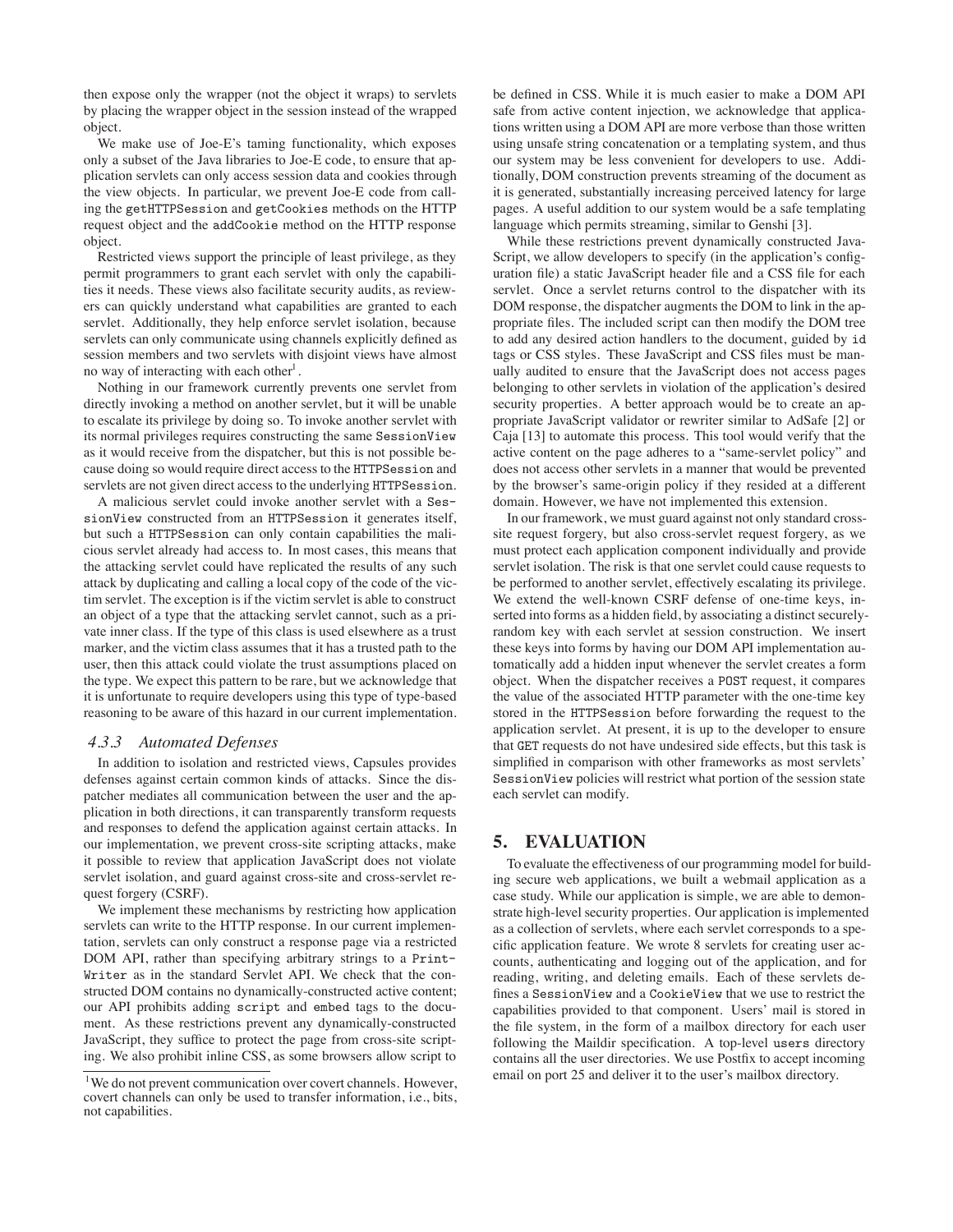# **5.1 Security Analysis**

We identify two critical application-specific security properties that we want our webmail service to achieve:

- 1. **Integrity.** If Alice is a user of the webmail service, an attacker who does not know Alice's password is unable to use the webmail service to affect (directly or indirectly) the contents of Alice's mailbox, except by using the webmail service's defined interface to send Alice an email.
- 2. **Privacy.** If Alice is a user of the webmail service, an attacker who does not know Alice's password is unable to use the webmail service to gain any new information on the content of messages in Alice's mailbox through any overt channel.

We assume that the attacker controls a malicious web client. We allow for the possibility that the attacker might be colluding with the programmers who wrote the webmail servlets (so we do not exclude malicious code from our threat model). However, we assume that the system administrator and platform code (e.g., Tomcat, Postfix) are trusted and not malicious. The privacy property makes no promises about information that might be leaked through covert channels.

To evaluate how effectively Capsules facilitates security reviews, we conducted a security review of our webmail application to verify the two critical security properties listed above. Unlike many security reviews, which often consist of a best-effort search for bugs starting with the most likely places, we instead aimed to convince ourselves that our two critical security properties hold. We constructed an explicit argument that each property holds and then checked that the code satisfies each of the assumptions made by that argument. Due to the isolation and privilege separation properties of the framework, it sufficed to manually review only a portion of the code in order to check each property: we were able to identify a subset of the code that was critical to enforcing each property and then informally reason about these subset.

## *5.1.1 Verifying Integrity*

To convince ourselves that our webmail application achieves the integrity property above, we first identified all application components that have the ability to directly modify the contents of Alice's mailbox by finding all components that can obtain a capability to any file in Alice's mail directory. We found that only the session initialization module and DeleteServlet can acquire a capability to modify any such file, the latter only when it executes within Alice's session. We also verify that each session is associated with at most one user of the webmail service and that the authentication logic prevents logging into a session as Alice without knowledge of Alice's password. Therefore, no one else can gain control of a session belonging to Alice and directly violate her integrity.

Next, we check that the attacker cannot indirectly affect the contents of Alice's mailbox. The only way this could happen is if some other session were able to influence the execution of code running in Alice's session, causing that code to modify Alice's mailbox in a way she did not request. Here our basic strategy is to show that the set of heap objects reachable from the attacker's session is disjoint from the set of heap objects reachable from Alice's sessions and then argue that this prevents an attacker from influencing the behavior of code running on Alice's behalf.

*Session Initialization.* We reviewed the application's session initialization code and confirmed that it doesn't use unsafe Java features to violate the isolation properties that Joe-E guarantees for the application code. This enables us to soundly reason about the propagation of capabilities.

(a): an unauthenticated session:



(b): an authenticated session:



**Figure 2: Our authentication scheme. A fresh session is preloaded with capabilities that can be used to create a new user account or authenticate a user. However, once a user is authenticated, the** Auth **capability is invalidated.**

The session initialization module is the only application code that can create file capabilities from scratch. We verified that it only uses this power to construct an Auth capability, giving it a reference to the users directory. The Auth capability is then stored in the session object.

*Authentication.* When a user successfully authenticates and logs into the webmail application, the application populates her session object (that of the session in which the successful authentication occurred) with capabilities to her mailbox files; before then, the session object does not contain any mailbox file capabilities. See Figure 2, which shows the application state before and after successfully authenticating a user.

In our framework, the only way capabilities can become available to application code processing a request is if they are stored in the session. Since application code cannot construct new capabilities to the outside world, all external capabilities must derive from the ones initially placed in the session by the session initializer. Therefore, the only way for code to access Alice's mailbox is if its session's initial capabilities gave access to her directory. Due to the immutability of session objects and Joe-E's prohibition on mutable static fields, there is no way to "smuggle" Alice's data or a capability to her mailbox from a previous session.

In our application, there are several capabilities initially stored in the session, but only two can be used to access the users directory and thus potentially read or modify Alice's mail: namely, a reference to the Auth class, which authenticates a user and retrieves her mailbox, and a reference to the CreateAccount class, which can be used to add new users to the system.

In reviewing the CreateAccount class, we confirmed it can only create and initialize an account that does not already exist at creation time. It appropriately restricts the user name via a whitelist of valid characters, chosen to avoid creation of multiple names that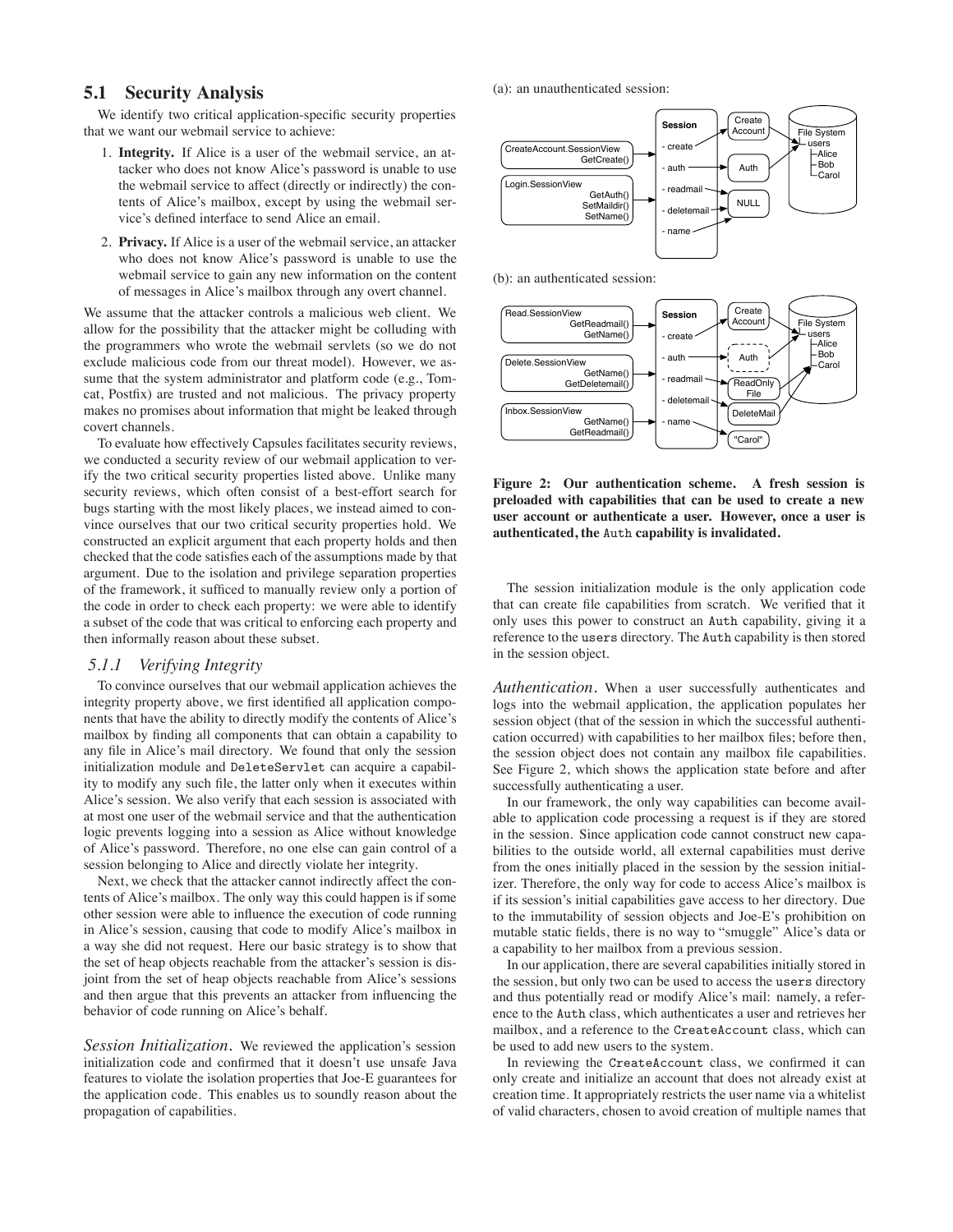

**Figure 3: A graph of the heap of our running application. Isolation can be verified by examining a limited number of trusted components (shaded) that bridge isolation domains.**

the Postfix mail transfer agent will map to the same user mailbox directory. It then invokes Postfix to create and initialize the new mailbox directory and updates the Postfix configuration to recognize this username. As a CreateAccount object cannot be used to gain access to an existing mailbox, we do not need to review it further to establish the integrity property.

The Auth class has a single method which accepts a username and password and returns the user's mailbox directory. We reviewed the implementation of this method and verified that it requires a correct password before returning a capability to the user's mailbox files. Before returning, the Auth capability invalidates itself by clearing a boolean flag. This operation is atomic because our framework serializes all requests per session by default. This means that each Auth object can only be used for at most one successful authentication. As the session initialization code adds only a single Auth object to the session, there is no way for that session to gain a reference to any other Auth object. The Auth object encapsulates a capability for the user's mailbox files and releases this capability only upon successful authentication. There is no other way to gain a capability to a user's mailbox. Thus, during the lifetime of any one session, the session can contain capabilities for at most a single user's mailbox files.

It follows that a web client who does not know Alice's password cannot obtain a session with access to her mailbox.

*User Isolation.* We verified a user isolation property: the execution of a request on behalf of one user (say, the attacker) cannot influence the execution of code running on Alice's behalf in a way that would affect the contents of Alice's mailbox, except for authorized transmission of e-mail messages to Alice. We verified this in two phases: first, we ruled out influence via overt channels by reasoning about all possible overt channels between two sessions; then, we ruled out unwanted influence via covert channels by examining the code running on Alice's behalf.

We eliminated the possibility of unwanted influence via overt channels by reasoning about the possible runtime heap graphs of our application. In particular, the heap graph separates into mostlydisjoint regions. Each region corresponds to a distinct user: the region contains all of the objects transitively reachable from any session associated with that user, except that we prune the transitive traversal at certain *bridge objects*. In addition, there is a set of shared resources that are not associated with any particular region. See Figure 3 for an example. Bridge objects are objects that have a capability to a shared resource, an external resource, or an external communication channel. Bridge objects enable a potential communication channel between regions and as such must be reviewed to verify that they do not violate user isolation.

In our application, the bridge objects are the CreateAccount, Auth, and MTA classes. We reviewed their code to confirm that they do not permit unintended communication. CreateAccount and Auth could in principle be used by servlets to communicate across sessions, but we verified that the servlets do not in fact use this potential channel to communicate in a way that would violate integrity. No servlet listens on this communication channel and uses the message received to influence its modifications to mailbox contents. DeleteServlet does not query the existence or nonexistence of other accounts or allow their existence to affect the modifications it makes to Alice's mailbox. LoginServlet does not use its capability to the mailbox files to modify the contents of any mailbox. No other servlet ever receives a capability to modify the contents of any mailbox file.

Mail transport can also be used to communicate across sessions, but it cannnot violate the recipient's integrity because the Delete-Servlet does not look at the contents of any mail message before deciding which one to delete.

Since servlets are immutable, they cannot be used as a communication channel between users. Therefore, they are not bridge objects and need not be reviewed when verifying user isolation. As part of the framework, the dispatcher is assumed not to violate servlet isolation.

#### *5.1.2 Verifying Privacy*

To ensure that the privacy of Alice's messages is preserved, we reviewed all application code that can potentially read the contents of Alice's messages. For each such class, we verified that it does not send information about the messages to anyone other than Alice. We check that (a) it does not send this information to other connected web users or out via outgoing email, and (b) it does not communicate any of this sensitive information to other classes, e.g., by storing it in the session. If condition (b) did not hold, we would also have to review any additional code that could read that data.

Immediately after session initialization, before a user is logged in, only the CreateAccount and Auth capabilities grant any access to the user mailboxes in the filesystem. CreateAccount does not directly access the filesystem; it instead instructs the MTA to add a user for mail delivery and then sends a welcome mail to that user. It reads data from the filesystem only when it checks that a user does not already exist, so it does not reveal any information about the content of messages in Alice's mailbox. Use of this capability is guarded by a lock to eliminate possible race conditions from concurrent creations of the same user name. The Auth capability itself never looks at the contents of a user's directory, so it does not reveal any information about the content of the user's messages. Additionally, our prior review of the Auth capability showed that it returns a capability to a user mailbox only when supplied with the appropriate password, so an attacker who does not know Alice's password cannot use it to gain a capability to Alice's mailbox.

The only remaining way that Alice's privacy might be compromised is if servlets running on behalf of Alice read her email and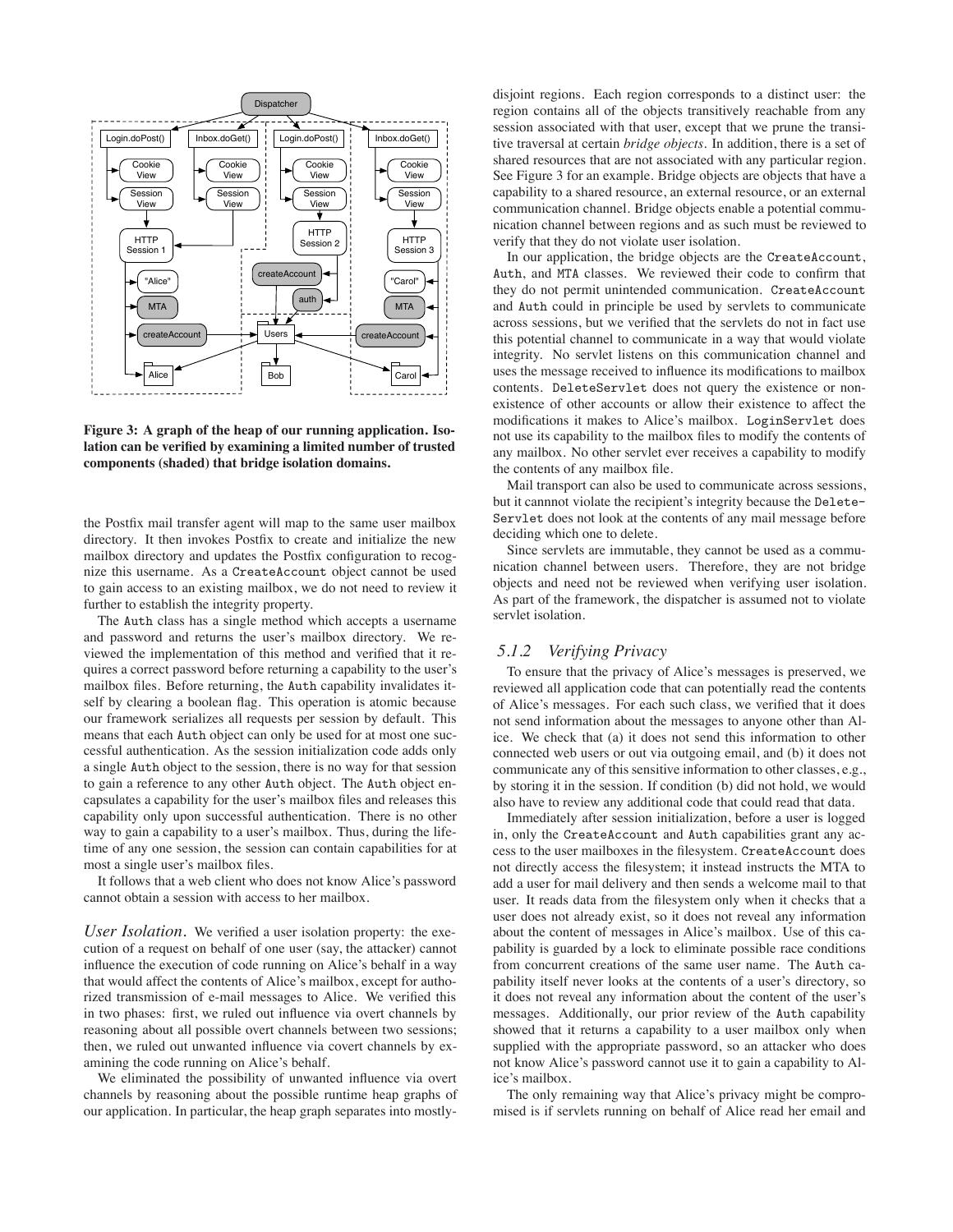leak information about it to the attacker. After authentication, the objects in the session that provide access to her mailbox include the CreateAccount capability and the ReadOnlyFile and Delete-Mail wrappers pointing to her mailbox directory. Of these, only the ReadOnlyFile is actually able to read the contents of Alice's mail. We therefore need to review only the servlets that are allowed to get this capabiltity, as specified by the policy file.

The policy file specifies that only the Read and Inbox servlets have access to the ReadOnlyFile capability used to read Alice's mail. The Inbox reads in the file names of Alice's messages and reads the content of these files in order to get their subject lines. The file names are used for URLs that point to the Read servlet; as web browsers do not reliably protect the URLs of pages, these are potentially readable by a malicious website acting in concert with the attacker. While these file names contain timing information used to generate a unique identifier by the local mail transfer agent, they do not reveal any information about the content of the message. The subject line, on the other hand, is included only in the response to Alice as part of a text block in the HTML page sent to Alice. Unlike the URL of a page, the browser's same-origin policy is assumed to reliably protect the content of a page from being read by script originating from other domains. Our webmail application is hosted on its own server, so we do not need to verify any script belonging to other applications. In our current implementation, our application does not have any script content, so we do not need to worry about other servlets being able to read the content output by the Inbox servlet. If our application had used JavaScript, we would have to review the scripts to ensure that they do not allow other servlets to read sensitive information from the Inbox servlet.

The Read servlet reads the contents of a file from the user's mailbox directory, with the filename specified by a GET parameter, and simply outputs the file's contents as a single DOM text node in the response to be sent back to Alice. We assume that the browser does not leak this text to any other domain; that should be prevented by the same-origin policy. If we had JavaScript in our application, we would have to verify that it does not read and exfiltrate the private information output by this servlet, but at present our webmail application does not use any scripts. The Read servlet does not make any other overt use of the contents of the email message, and thus does not violate Alice's privacy.

### **5.2 Usability**

For the most part, our APIs are consistent with the servlet API, differing only to meet our security goals. Legacy servlet applications are not directly compatible with this model, and we have not evaluated the difficulty in porting them to it. From our experience using the model, we did not find it appreciably more difficult to use than the standard servlet API. We have not built large, complex applications atop our framework, and thus there may be issues that arise only at scale that we have not encountered. While we believe that the properties of our framework will make large programs easier to review for security than in existing frameworks, it remains unknown whether it reduces the difficulty enough to make security verification practical for large, complex applications.

Our application uses files for persistent storage, but a database is a more practical alternative for many web applications. Capsules does not currently support databases because we do not have a good least-privilege-compatible means for doing so; remedying this is an important open problem.

Another practical concern for our framework implementation is the current incompleteness of Joe-E's taming database, which specifies which Java methods can be called from Joe-E code. Java has a very large number of useful libraries and only a handful have



**Figure 4: DOM Microbenchmark. Error bars in all figures indicate a 95% confidence interval for the mean.**

been carefully scrutinized for capability discipline and enabled for use with Joe-E applications. To let applications use these libraries, it will be necessary to carefully tame these libraries to determine which methods are safe to allow, and in some cases, add supplemental APIs to expose missing functionality in a capability-safe way. This is a substantial amount of work, though the taming effort for a library can be leveraged by all Joe-E applications.

#### **5.3 Performance Analysis**

We evaluated the performance impact of Capsules by comparing against the unmodified servlet framework. To facilitate this comparison, we implemented an identical webmail application as a set of regular Java servlets. We deployed both applications on the same web server (2.26 GHz Pentium 4 with 512 MB RAM) and ran experiments that compared the two in terms of latency, throughput, and memory usage. For latency measurements, we measured the round-trip time for requests issued by a single client. For throughput, we saturated the server by simulating 20 simultaneous clients issuing sequential requests. In both cases, we eliminated network overhead by running the clients on the same machine as the server. In all our measurements, we noticed short, relatively infrequent pauses due to periodic garbage collection; despite this, our measurements were consistent when averaged over longer time periods.

*DOM Microbenchmark.* We evaluated the performance impact of org.w3c DOM API. We built three applications: one using Capsules and the DOM API; another using regular servlets and the DOM API; and a third using regular servlets and the default PrintWriter API. Each application writes over 200 HTML elements to the HTTP response. This enables us to separately assess the overhead of the DOM API alone and the additional overhead added by the Capsules framework for a DOM-heavy workload.

We found that the DOM API has a substantial performance penalty relative to simple string concatenation; in our experiments it nearly halved throughput and more than doubled latency (see Figure 4). Perceived latency may be even worse due to the inability to stream the response with a DOM API. We anticipate that substantial performance gains could be made by using a streamable safe templating system or SAX API instead of the DOM API.

*Session Construction Microbenchmark.* The Capsules dispatcher adds overhead to session construction and initialization because it populates each fresh session with capabilities needed by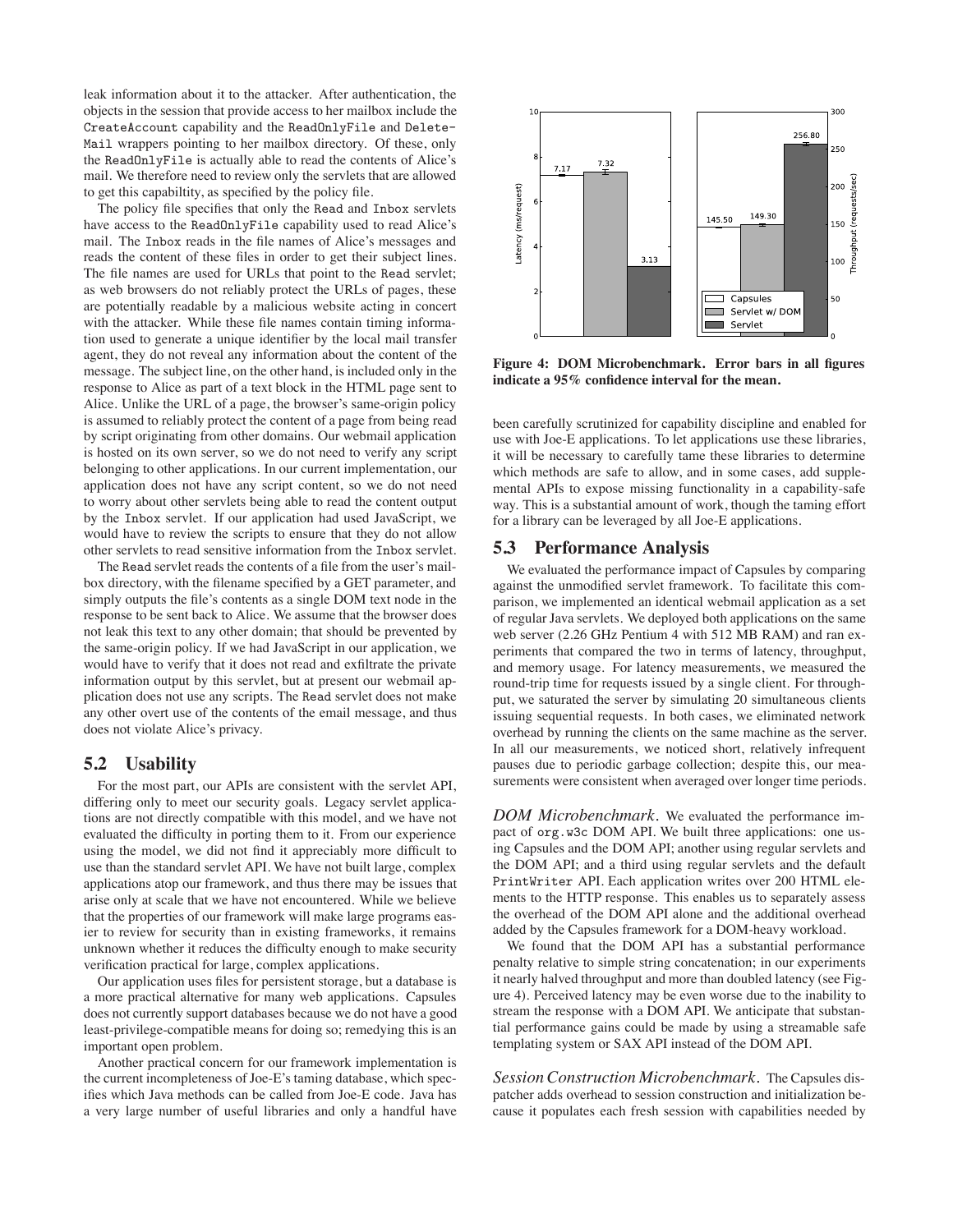

**Figure 5: Session Construction Microbenchmark.**



**Figure 6: Application Functionality Macrobenchmark.**

the application. This overhead is application-specific, depending largely on the complexity of constructing these capabilities. For this experiment, we used our webmail application's session initializer, which is nontrivial but likely to be less complex than that of a larger application. We implemented two servlets, one for Capsules and one for the Servlet Framework, that simply invalidate the associated session, without producing any output, so that on each request a fresh session is constructed. Our experiments show that Capsules adds approximately 1.5 ms of latency on session construction, which is unlikely to be noticeable when amortized over the lifetime of a typical session. See Figure 5.

*Application Functionality Macrobenchmark.* Our microbenchmarks do not reflect realistic web application workloads; it is likely that real applications will spend a larger proportion of their time in application-specific logic. Therefore, we measured performance on a synthetic workload: a servlet that lists the subject of 1000 messages from the user's mailbox. See Figure 6. Our measurements show approximately a 20% throughput penalty, which is substantial but may be acceptable in some cases given the security benefits.

*Memory Experiments.* We evaluated the memory overhead of our approach by seeing how many active sessions could be supported by each application. We found that with a 256MB heap, the Capsules implementation could handle 71,500 sessions while the control implementation allowed 153,590 sessions. This works out to an overhead of approximately 2.0KB to each session, which we believe is not substantial.

# **6. RELATED WORK**

Our work on building secure web applications with Joe-E has parallels with SIF [1], which extends and applies the informationflow-typed language Jif [15] to web application development. Information-flow languages like Jif allow the programmer to declare security labels on program variables. These labels specify the confidentiality and integrity policies to be enforced on the variables' contents. This allows one to verify statically that integrity-critical data is influenced only by trusted sources and that private data is not leaked to unauthorized sinks. The SIF platform builds atop the Java Servlet framework to allow developers to build web applications in Jif. Like our work, it exposes a slightly modified servlet API to web applications in order to enforce its security properties. Both Capsules and SIF restrict the output of application servlets to prevent them from triggering client-side actions that would violate the intended security properties.

SIF's architecture focuses on security properties that can be expressed as information-flow properties, whereas Capsules was designed more around the notions of privilege separation, least privilege, and control of side effects. We speculate that some application security properties may be more naturally expressed in SIF, and that others may be more naturally expressed in Capsules, but we have not made any attempt to evaluate this hypothesis.

Capabilities have a long history as an approach for securing systems [9]. Early multi-user capability systems were based upon hardware support for capabilities, where each capability indicated a resource and a set of access rights. Due to the need for specialized hardware, these systems declined in popularity, but they provided the inspiration for capability-based operating systems [4, 19] and later object-capability languages. The concept of programming environments supporting security and isolation dates back as far as work by Morris in 1973 [14]. W7 implemented these features in a Scheme environment and provided an early example of language support for capabilities [17]. Joe-E, the object-capability language we use for our prototype framework, was heavily influenced and inspired by E, a seminal object-capability language [12].

Multiple projects have taken a capability-based approach to securing client-side JavaScript for web applications. The Caja project is designed to securely support coexistence of active web content from multiple sources in a single domain. They provide a tool to rewrite a webpage containing JavaScript into a self-contained module that can be used as a web gadget. This transformation sandboxes the code so it can only interact with other modules using capabilities [13]. ADsafe [2] is a more restrictive object-capability subset of JavaScript, designed to support advertisements whose security can be checked without requiring code rewriting. Our work is analogous, but applied to the server side of web development; the two can complement each other to provide client- and server-side isolation between components of a multi-tiered web application.

The term "privilege separation" traditionally refers to dividing an application into distinct components that can run in separate processes with different OS-level privileges. A typical example involves a trusted, high-privileged process that delegates most of the real work to less-privileged slave processes [16]. The OK Web Server follows this technique to provide limited privilege to web server and web application components [8]. Each component of the web application is chrooted to a jail directory and only allowed to communicate via RPC to the dispatcher and database components.